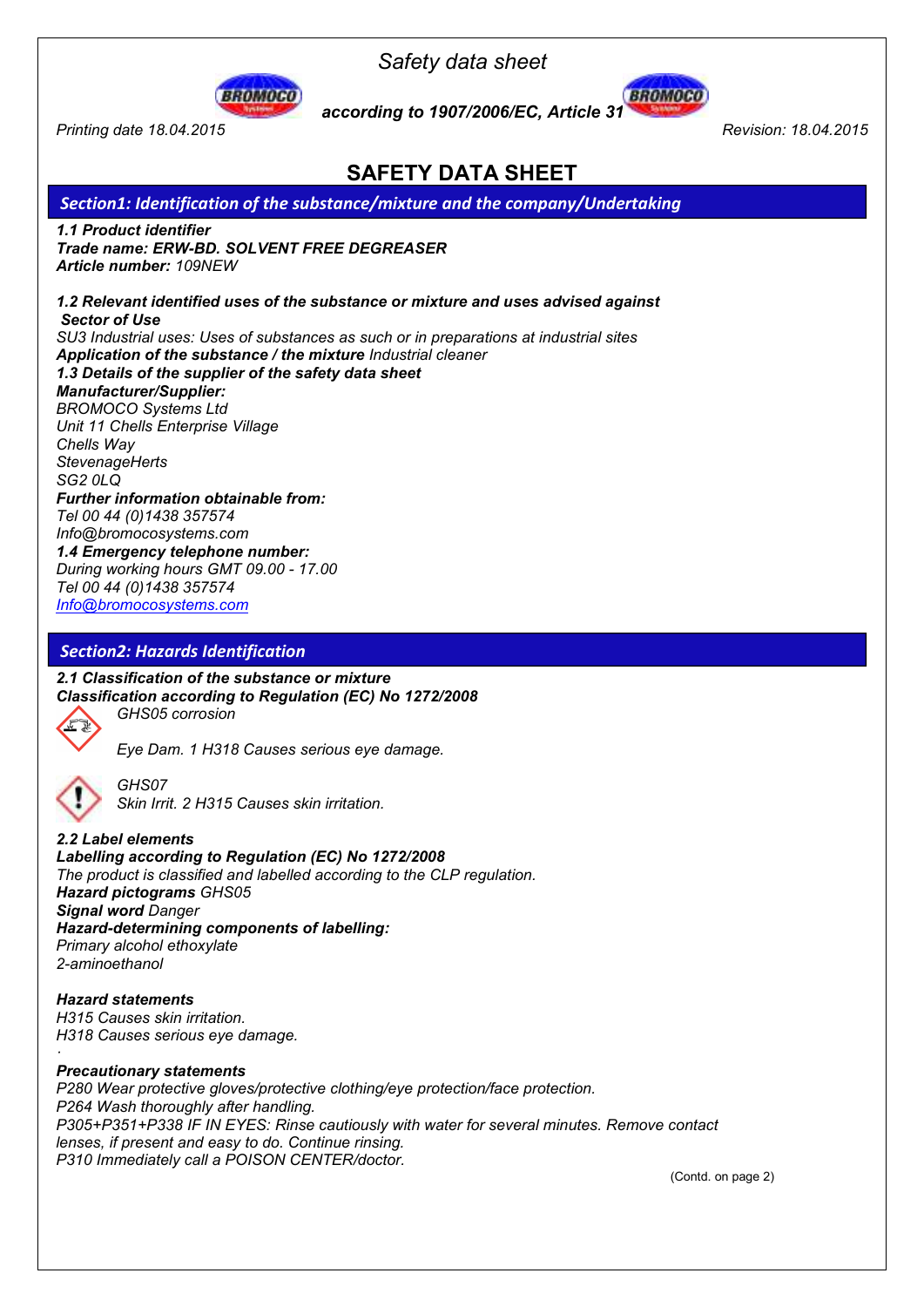

*Printing date 18.04.2015 Revision: 18.04.2015* 

**BROMOCO**  *according to 1907/2006/EC, Article 31* 

*Safety data sheet* 

*Page 2/7* 

#### **Trade name: ERW-BD SOLVENT FREE DEGREASER**

(Contd. of page 1)

P362+P364 Take off contaminated clothing and wash it before reuse. *P321 Specific treatment (see on this label). P332+P313 If skin irritation occurs: Get medical advice/attention. P302+P352 IF ON SKIN: Wash with plenty of water. 2.3 Other hazards* 

#### *Results of PBT and vPvB assessment*

- *PBT: Not applicable.*
- *vPvB: Not applicable.*

#### *SECTION 3: Composition/information on ingredients*

#### *3.2 Chemical characterisation: Mixtures*

*Description: Mixture of substances listed below with nonhazardous additions.* 

#### *Dangerous components:*

| CAS: 68438-45-2                     | Primary alcohol ethoxylate                                  | $2.5 - 5%$ |  |
|-------------------------------------|-------------------------------------------------------------|------------|--|
|                                     | Acute Tox. 3, H331                                          |            |  |
|                                     | $E$ ye Dam. 1, H318                                         |            |  |
|                                     | Acute Tox. 4, H302; Acute Tox. 4, H312                      |            |  |
| CAS: 85117-50-6                     | Sodium Dodecyl Benzenesulphonate                            | $2.5 - 5%$ |  |
| EINECS: 285-600-2                   | Acute Tox. 4, H302; Skin Irrit. 2, H315; Eye Irrit. 2, H319 |            |  |
| CAS: 141-43-5                       | 2-aminoethanol                                              | $0 - 2.5%$ |  |
| EINECS: 205-483-3                   | Skin Corr. 1B, H314                                         |            |  |
|                                     | Acute Tox. 4, H302; Acute Tox. 4, H312; Acute Tox. 4, H332; |            |  |
|                                     | STOT SE 3, H335                                             |            |  |
|                                     | Aquatic Chronic 3, H412                                     |            |  |
| Ingredients according to detergents |                                                             |            |  |

## *regulation 648/2004/EC*

| Phosphates                                                                            | 30% |
|---------------------------------------------------------------------------------------|-----|
| non-ionic surfactants, anionic surfactants, colouring agent                           | 5%  |
| Additional information For the wording of the listed risk phrases refer to section 16 |     |

*Additional information For the wording of the listed risk phrases refer to section 16.* 

# *SECTION 4: First aid measures SECTION 4: First aid measures*

 *4.1 Description of first aid measures* 

 *General information Immediately remove any clothing soiled by the product.* 

 *After inhalation Supply fresh air; consult doctor in case of complaints.* 

 *After skin contact* 

*Immediately wash with water and soap and rinse thoroughly.* 

*If skin irritation continues, consult a doctor.* 

 *After eye contact* 

*Rinse opened eye for several minutes under running water. If symptoms persist, consult a doctor.* 

#### *After swallowing*

*Do not induce vomiting; call for medical help immediately.* 

*Rinse out mouth and then drink plenty of water.* 

 *4.2 Most important symptoms and effects, both acute and delayed* 

*No further relevant information available.* 

#### *4.3 Indication of any immediate medical attention and special treatment needed*

*No further relevant information available.* 

(Contd. on page 3)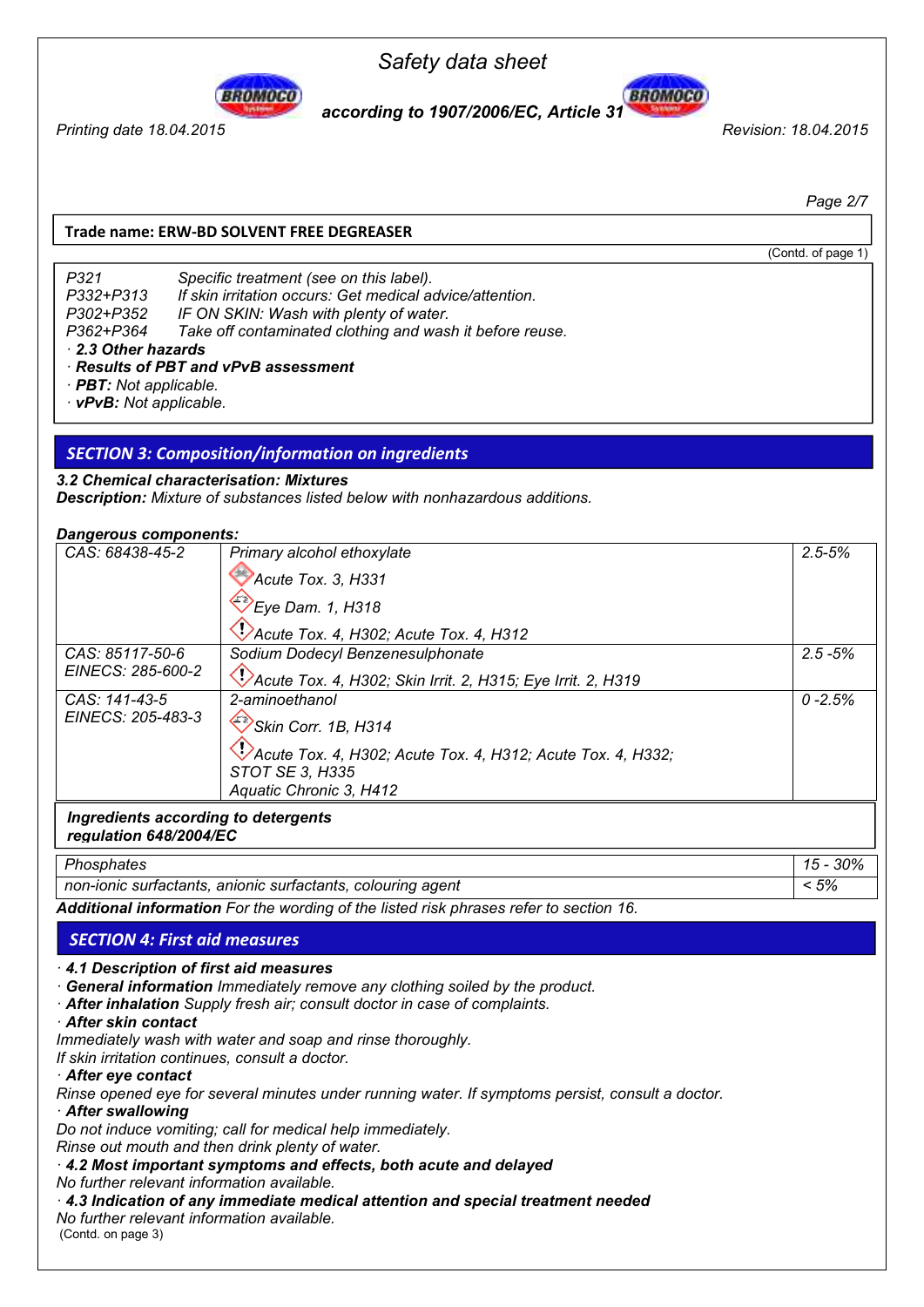

*Printing date 18.04.2015 Revision: 18.04.2015* 

L

#### **BROMOCO**  *according to 1907/2006/EC, Article 31*



*Page 3/7* 

#### **Trade name: ERW-BD SOLVENT FREE DEGREASER**

(Contd. of page 2)

## *SECTION 5: Firefighting measures SECTION 5: Firefighting measures*

 *5.1 Extinguishing media* 

#### *Suitable extinguishing agents*

*CO2, powder or water spray. Fight larger fires with water spray or alcohol resistant foam.* 

 *5.2 Special hazards arising from the substance or mixture* 

*No further relevant information available.* 

- *5.3 Advice for firefighters*
- *Protective equipment: No special measures required.*

#### *SEC TION 6: Accidental release measures SECTION 6: Accidental release measures*

 *6.1 Personal precautions, protective equipment and emergency procedures Not required.* 

 *6.2 Environmental precautions:* 

*Dilute with plenty of water.* 

*Do not allow to enter sewers /surface or ground water drains.* 

 *6.3 Methods and material for containment and cleaning up:* 

*Absorb with liquid-binding material (sand, diatomite, acid binders, universal binders).* 

*Ensure adequate ventilation.* 

#### *6.4 Reference to other sections*

*See Section 8 for information on personal protection equipment.* 

*See Section 13 for disposal information.* 

#### *SE CTION 7: Handling and storage SECTION 7: Handling and storage*

 *7.1 Precautions for safe handling Risk of serious damage to eyes.* 

- *Information about fire and explosion protection: No special measures required.*
- *7.2 Conditions for safe storage, including any incompatibilities*
- *Storage*
- *Requirements to be met by storerooms and receptacles: No special requirements.*
- *Information about storage in one common storage facility: Not required.*
- *Further information about storage conditions: Keep receptacle tightly sealed.*
- *7.3 Specific end use(s) No further relevant information available.*

*SECTION 8: Exposure controls/personal protection SECTION 8: Exposure controls/personal protection*

- *Additional information about design of technical facilities: No further data; see item 7.*
- *8.1 Control parameters*

*Ingredients with limit values that require monitoring at the workplace: 141-43-5 2-aminoethanol* 

| WEL | Short-term value: 7.6 mg/m <sup>3</sup> , 3 ppm |  |
|-----|-------------------------------------------------|--|
|     | Long-term value: 2.5 mg/m <sup>3</sup> , 1 ppm  |  |
|     | .Sk                                             |  |

 *Additional information: The lists valid during the making were used as basis.* 

 *8.2 Exposure controls* 

 *Personal protective equipment* 

 *General protective and hygienic measures* 

*Keep away from foodstuffs, beverages and feed.* 

*Immediately remove all soiled and contaminated clothing* 

*Wash hands before breaks and at the end of work.*  (Contd. on page 4)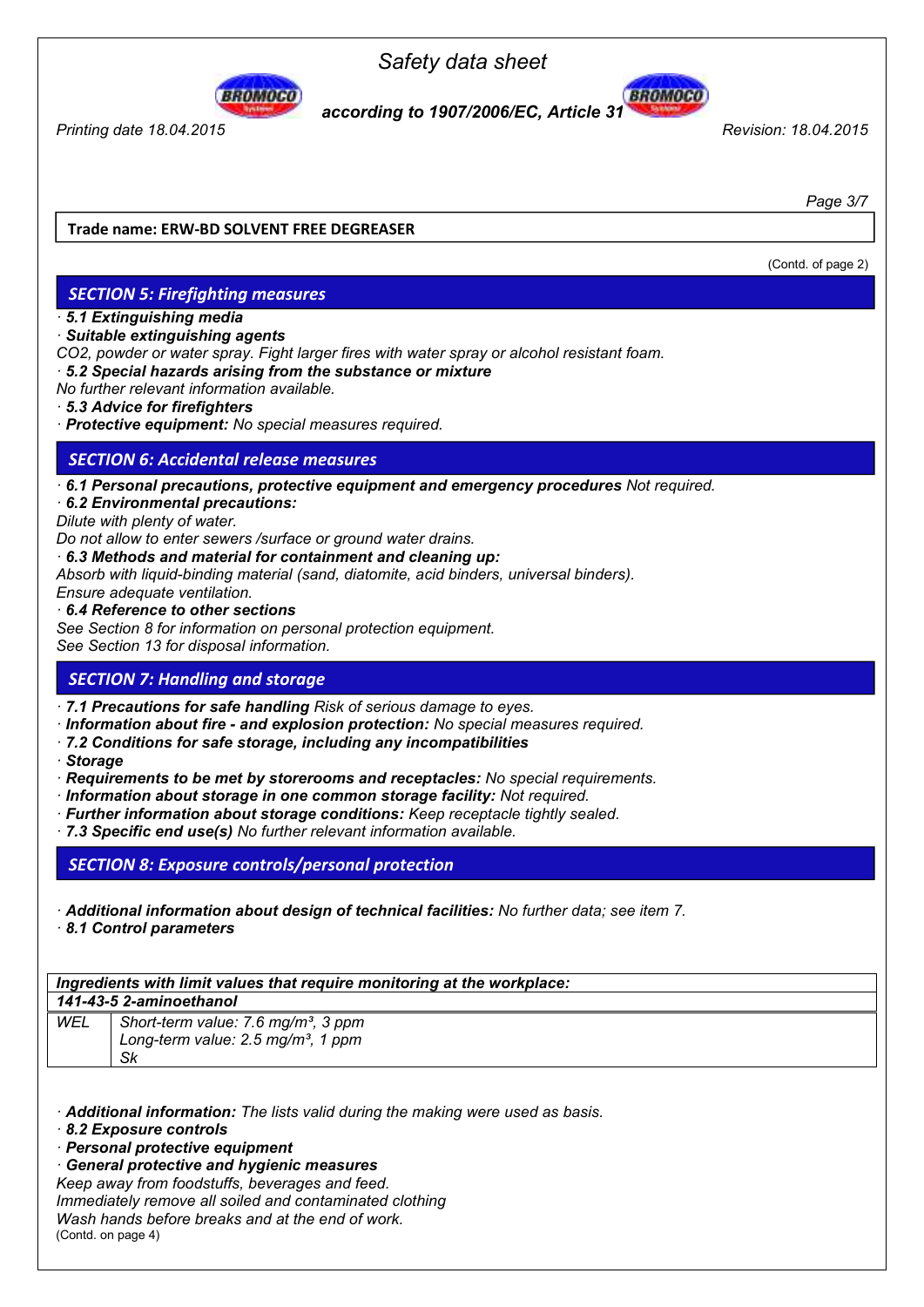



*Printing date 18.04.2015 Revision: 18.04.2015* 

*Page 4/7* 

(Contd. of page 3)

#### **Trade name: ERW-BD SOLVENT FREE DEGREASER**

*Avoid contact with the eyes and skin.* 

#### *Respiratory protection:*

*In case of brief exposure or low pollution use respiratory filter device. In case of intensive or longer exposure use self-contained respiratory protective device.* 

 *Protection of hands: Rubber gloves* 

 *Material of gloves Nitrile rubber, NBR* 

 *Penetration time of glove material* 

*The exact break trough time has to be found out by the manufacturer of the protective gloves and has to be observed.* 

 *Eye protection: Safety glasses* 

# *SECTION 9: Physical and c SECTION 9: Physical and chemical properties*

 *9.1 Information on basic physical and chemical properties General Information Appearance: Form: Fluid Colour: Yellow Odour: Characteristic* 

 *pH-value at 20 °C: 10.8* 

 *Change in condition Melting point/Melting range: undetermined Boiling point/Boiling range: 100 °C* 

 *Flash point: Not applicable* 

 *Self-igniting: Product is not selfigniting.* 

 *Danger of explosion: Product does not present an explosion hazard.* 

 *Vapour pressure at 20 °C: 23 hPa* 

 *Density: Not determined* 

 *Solubility in / Miscibility with Water: Fully miscible* 

 *Viscosity:* 

 *dynamic: Not determined.* 

 *kinematic: Not determined.* 

 *9.2 Other information No further relevant information available* 

#### *CTION 10: Stability and reactivity SECTION 10: Stability and reactivity*

#### *10.1 Reactivity*

 *10.2 Chemical stability* 

 *Thermal decomposition / conditions to be avoided:* 

*No decomposition if used according to specifications.* 

- *10.3 Possibility of hazardous reactions No dangerous reactions known*
- *10.4 Conditions to avoid No further relevant information available.*
- *10.5 Incompatible materials: No further relevant information available.*
- *10.6 Hazardous decomposition products: No dangerous decomposition products known*

(Contd. on page 5)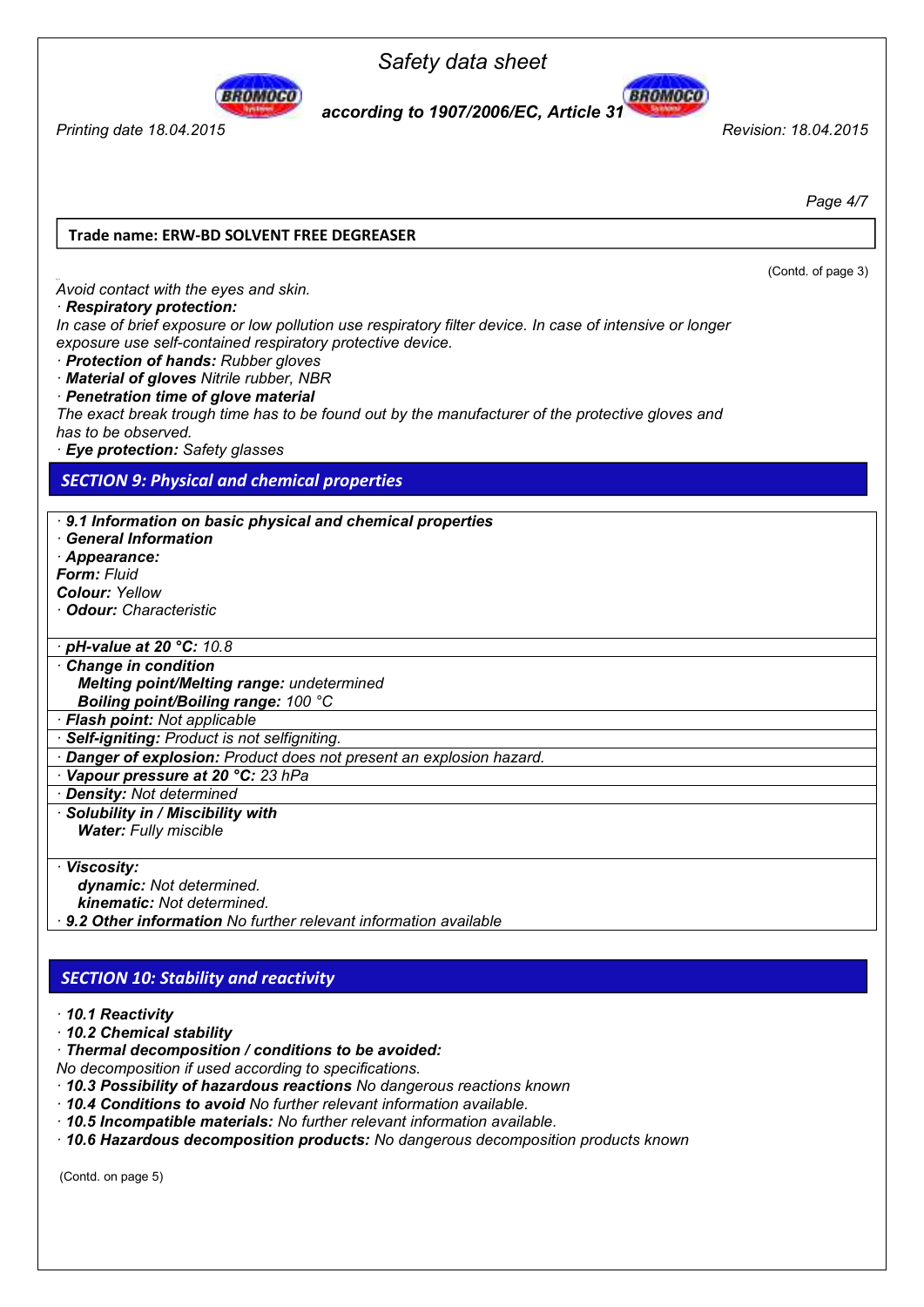

*Printing date 18.04.2015 Revision: 18.04.2015* 

*Safety data sheet* 



*Page 5/7* 

#### **Trade name: ERW-BD SOLVENT FREE DEGREASER**

#### (Contd. of page 4)

*ECTION 11: Toxicological information*

### *SECTION 11: Toxicological information*

- *11.1 Information on toxicological effects*
- *Acute toxicity:*
- *Primary irritant effect:*
- *on the skin: No irritant effect.*
- *on the eye: Irritating effect.*
- *Sensitisation: No sensitising effects known.*
- *Additional toxicological information:*

*The product shows the following dangers according to the calculation method of the General EU Classification Guidelines for Preparations as issued in the latest version. Irritant* 

#### *SE CTION 12: Ecological information SECTION 12: Ecological information*

#### *12.1 Toxicity*

- *Aquatic toxicity: No further relevant information available.*
- *12.2 Persistence and degradability No further relevant information available.*
- *12.3 Bioaccumulative potential No further relevant information available.*
- *12.4 Mobility in soil No further relevant information available.*
- *Additional ecological information:*

#### *General notes:*

*The surfactant(s) contained in this preparation complies(comply) with the biodegradability criteria as laid down in Regulation (EC) No.648/2004 on detergents. Data to support this assertion are held at the disposal of the competent authorities of the Member States and will be made available to them, at their direct request or at the request of a detergent manufacturer.* 

*Water hazard class 2 (German Regulation) (Self-assessment): hazardous for water.* 

*The product may not be released into the aquatic environment without preliminary treatments (biological purification plant).* 

*Danger to drinking water if even small quantities leak into the ground.* 

#### *12.5 Results of PBT and vPvB assessment*

- *PBT: Not applicable.*
- *vPvB: Not applicable.*

 *12.6 Other adverse effects No further relevant information available.* 

#### *SECTI ON 13: Disposal considerations SECTION 13: Disposal considerations*

#### *13.1 Waste treatment methods*

#### *Recommendation*

*Do not allow product to reach ground water or water course.* 

*Small amounts may be diluted with plenty of water and washed away. Dispose of bigger amounts in accordance with Local Authority requirements.* 

- *Uncleaned packaging:*
- *Recommendation: Disposal must be made according to official regulations.*
- *Recommended cleansing agents: Water, if necessary together with cleansing agents.*

#### $S<sub>5</sub>$ *TION 14: Transport information SECTION 14: Transport information*

 *14.1 UN-Number ADR, ADN, IMDG, IATA Void*

(Contd. on page 6)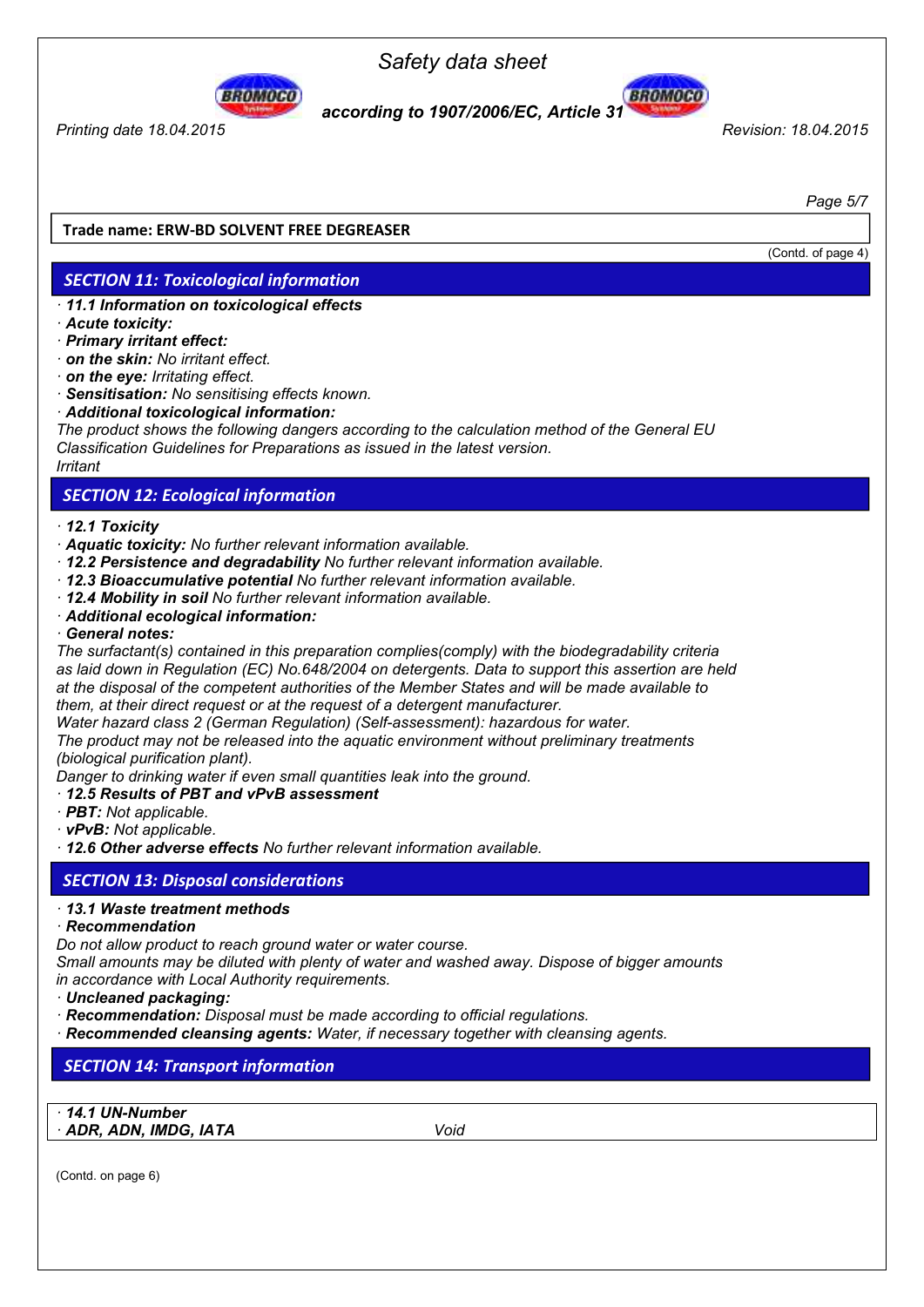



*Printing date 18.04.2015 Revision: 18.04.2015* 

*Page 6/7* 

(Contd. of page 5)

#### **Trade name: ERW-BD SOLVENT FREE DEGREASER**

| 14.2 UN proper shipping name                      |                 |
|---------------------------------------------------|-----------------|
| · ADR, ADN, IMDG, IATA                            | Void            |
| 14.3 Transport hazard class(es)                   |                 |
| · ADR, ADN, IMDG, IATA                            |                 |
| ∙ Class                                           | Void            |
| 14.4 Packing group                                |                 |
| · ADR, IMDG, IATA Void                            |                 |
| 14.5 Environmental hazards:                       |                 |
| · Marine pollutant:                               | No              |
| 14.6 Special precautions for user Not applicable. |                 |
| 14.7 Transport in bulk according to Annex II      |                 |
| of MARPOL73/78 and the IBC Code                   | Not applicable. |
| · UN "Model Regulation":                          |                 |

### *SECTION 15: Regulatory information*

 *15.1 Safety, health and environmental regulations/legislation specific for the substance or mixture* 

 *Labelling according to Regulation (EC) No 1272/2008*

*The product is classified and labelled according to the CLP regulation.* 

 *Hazard pictograms GHS05* 

 *Signal word Danger* 

 *Hazard-determining components of labelling:* 

*Primary alcohol ethoxylate* 

*2-aminoethanol* 

#### *Hazard statements*

*H315 Causes skin irritation.* 

*H318 Causes serious eye damage.* 

 *Precautionary statements* 

| P280             | Wear protective gloves/protective clothing/eye protection/face protection.  |
|------------------|-----------------------------------------------------------------------------|
| P <sub>264</sub> | Wash thoroughly after handling.                                             |
| P305+P351+P338   | IF IN EYES: Rinse cautiously with water for several minutes. Remove contact |
|                  | lenses, if present and easy to do. Continue rinsing.                        |
| P310             | Immediately call a POISON CENTER/doctor.                                    |
| P321             | Specific treatment (see on this label).                                     |
| P332+P313        | If skin irritation occurs: Get medical advice/attention.                    |
| P302+P352        | IF ON SKIN: Wash with plenty of water.                                      |
| P362+P364        | Take off contaminated clothing and wash it before reuse.                    |
|                  |                                                                             |

#### *National regulations*

 *Waterhazard class: Water hazard class 2 (Self-assessment): hazardous for water.* 

 *15.2 Chemical safety assessment: A Chemical Safety Assessment has been carried out.* 

# *ECTION 16: Other information SECTION 16: Other information*

*This information is based on our present knowledge. However, this shall not constitute a guarantee for any specific product features and shall not establish a legally valid contractual relationship.* 

(Contd. on page 7)